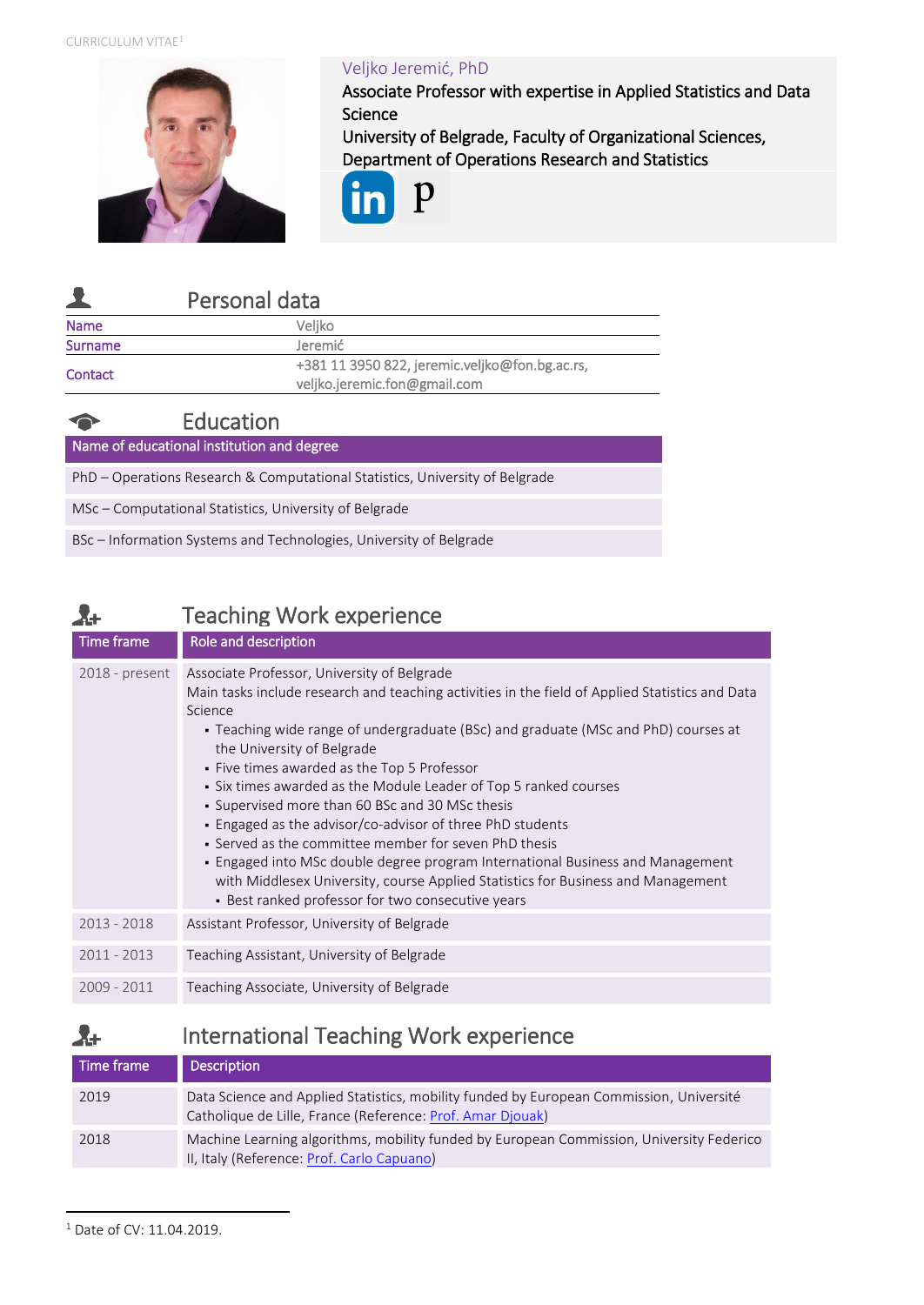| 2018 | Quantitative Methods in Marketing, mobility funded by European Commission, University<br>Kozminski, Poland (Reference: Valentyna Gumińska)                   |
|------|--------------------------------------------------------------------------------------------------------------------------------------------------------------|
| 2017 | Data Science and Applied Statistics, mobility funded by European Commission, University<br>Kozminski, Poland (Reference: Valentyna Gumińska)                 |
| 2017 | Composite Indicators and University Rankings, mobility funded by European Commission,<br>University Vilnius, Lithuania (Reference: Prof. Aida Mačerinskienė) |
| 2017 | Machine Learning algorithms, mobility funded by European Commission, University Roma<br>Tre, Italy (Reference: Prof. Francesco Lagona)                       |

#### Publications  $\mathbf{A}$

| Time frame     | Selected work                                                                                                                                                                                                                                                                                                                                                                                                                                                                                                                                                                                                                                                                                                                                                                                                                                                                                                                                                                                                                                                                                   |
|----------------|-------------------------------------------------------------------------------------------------------------------------------------------------------------------------------------------------------------------------------------------------------------------------------------------------------------------------------------------------------------------------------------------------------------------------------------------------------------------------------------------------------------------------------------------------------------------------------------------------------------------------------------------------------------------------------------------------------------------------------------------------------------------------------------------------------------------------------------------------------------------------------------------------------------------------------------------------------------------------------------------------------------------------------------------------------------------------------------------------|
| 2009 - present | Published extensively in leading Web of Science' (WoS) indexed journals<br>Authored 38 WoS papers, cited 366 times, h-index 13<br>Top 4% worldwide peer reviewer in WoS journals<br>• (source: Publons Clarivate Analytics, date 11.04.2019.)<br>Selected recent work:<br>· Bojković, N., Jeremić, V., Petrović, M., & Tica, S. (2019). Preferences for car sharing<br>service attributes among university students: Evidence from an emerging market. Under<br>Review for The Journal for East European Management Studies. IF (2017) - 0.794<br>• Maricic, M., Egea, J., & Jeremic, V. (In Press). A Hybrid Enhanced Scatter Search-<br>Composite I-Distance Indicator (eSS-CIDI) Optimization Approach for Determining<br>Weights Within Composite Indicators. Social Indicators Research,<br>https://doi.org/10.1007/s11205-018-02056-x, IF (2017) - 1.648<br>- Maricic, M., Djokovic, A., & Jeremic, V. (In Press). The validity of student evaluation of<br>teaching: Is there gender bias? Croatian Journal of Education - Hrvatski časopis za odgoj i<br>obrazovanje. IF (2017) - 0.158 |
|                | • Maricic, M., Kostic-Stankovic, M., Bulajic, M., & Jeremic, V. (In Press). See it and believe<br>it? Conceptual model for exploring the recall and recognition of embedded<br>advertisements of sponsors. International Journal of Sports Marketing and Sponsorship.<br>https://doi.org/10.1108/IJSMS-02-2018-0020, IF (2017) - 0.622                                                                                                                                                                                                                                                                                                                                                                                                                                                                                                                                                                                                                                                                                                                                                          |
|                | • Radojicic, M., Savic, G., & Jeremic, V. (2018). Measuring the efficiency of banks: the<br>bootstrapped I-distance GAR DEA approach. Technological and Economic Development<br>of Economy, 24(4), 1581-1605. IF (2017) - 3.244                                                                                                                                                                                                                                                                                                                                                                                                                                                                                                                                                                                                                                                                                                                                                                                                                                                                 |
|                | - Pilčević, I., Jeremić, V., & Vujošević, D. (2018). Evaluating the scientific performance of<br>institutions within the university: an example from the University of Belgrade' leading<br>institutions. Journal of the Serbian Chemical Society, 83(11), 1285-1295, IF (2017) -<br>0.797                                                                                                                                                                                                                                                                                                                                                                                                                                                                                                                                                                                                                                                                                                                                                                                                      |
|                | - Milosevic, P., Petrovic, B., & Jeremic, V. (2017). IFS-IBA similarity measure in machine<br>learning algorithms. Expert Systems with Applications, 89, 296-305. IF (2017) - 3.768                                                                                                                                                                                                                                                                                                                                                                                                                                                                                                                                                                                                                                                                                                                                                                                                                                                                                                             |

### Professional experience and activities  $\lambda$

| Time frame   | EU and national projects, invited lectures, workshops                                                                                                                                                                            |
|--------------|----------------------------------------------------------------------------------------------------------------------------------------------------------------------------------------------------------------------------------|
|              |                                                                                                                                                                                                                                  |
| 2018         | Invited lecture at the Serbian Academy of Science and Art on the topic "University of<br>Belgrade' road to world-class university: position and perspectives", Roundtable: Ranking of<br>universities, faculties and researchers |
| 2018         | YES IX Workshop on Scalable Statistics, Technical University Eindhoven, Netherlands -<br>European Institute for Statistics, Probability, Stochastic Operations Research and their<br>Applications                                |
| 2017         | YES VIII Workshop on Uncertainty Quantification, Technical University Eindhoven,<br>Netherlands – European Institute for Statistics, Probability, Stochastic Operations Research<br>and their Applications                       |
| 2017-ongoing | Project: Improvement of MSc study program Business Analytics supported by the Republic of<br>Serbia' Ministry for Education and Science<br>- Outcomes: Enhanced software resources, study visit to Vrije University Amsterdam    |
| 2016         | Invited Speaker at Annual meeting of Community of Practice on Composite Indicators and<br>Scoreboards, European Commission Joint Research Center                                                                                 |